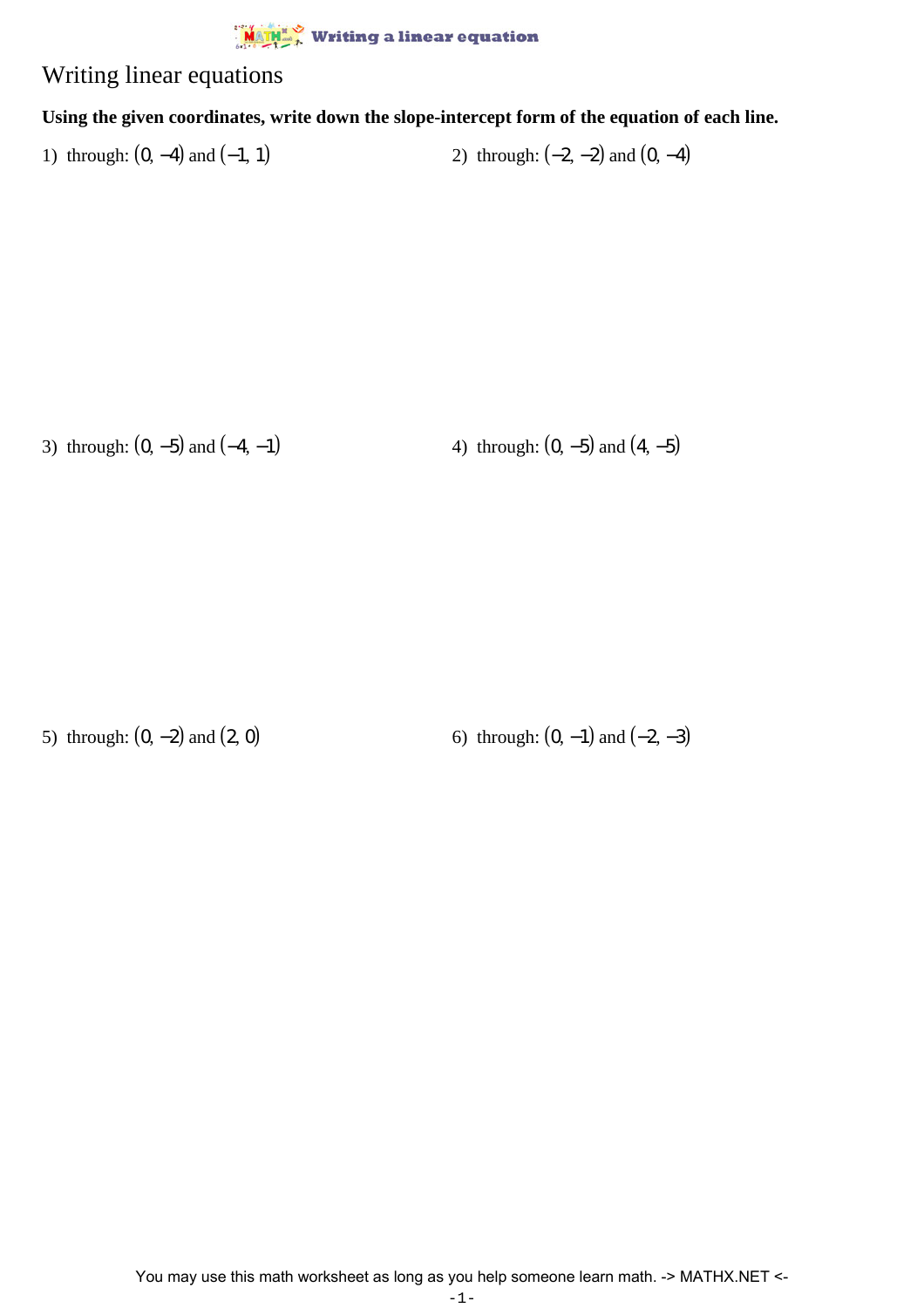9) through:  $(0, -3)$  and  $(5, 5)$  10) through:  $(-4, 2)$  and  $(-5, 3)$ 

11) through:  $(-4, 5)$  and  $(-1, 2)$  12) through:  $(0, 0)$  and  $(-3, 4)$ 

13) through:  $(-2, 4)$  and  $(-4, -4)$  14) through:  $(-4, -2)$  and  $(-3, -5)$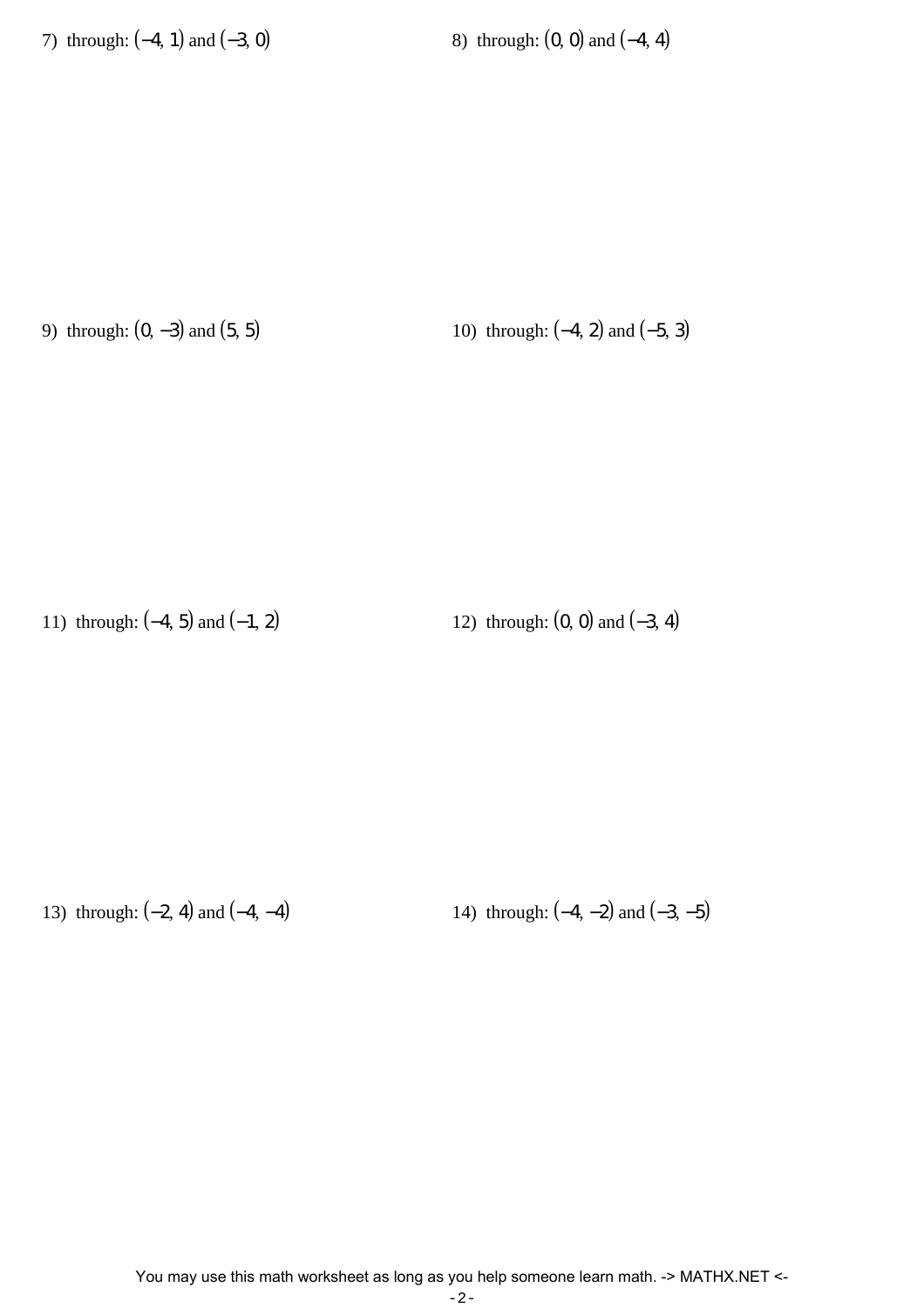17) through:  $(0, -1)$  and  $(5, 5)$  18) through:  $(5, 5)$  and  $(-4, 4)$ 

19) through:  $(3, 2)$  and  $(0, 2)$  20) through:  $(5, -1)$  and  $(5, -4)$ 

21) through: (-5, -2) and (2, 1) 22) through: (-5, -4) and (0, 5)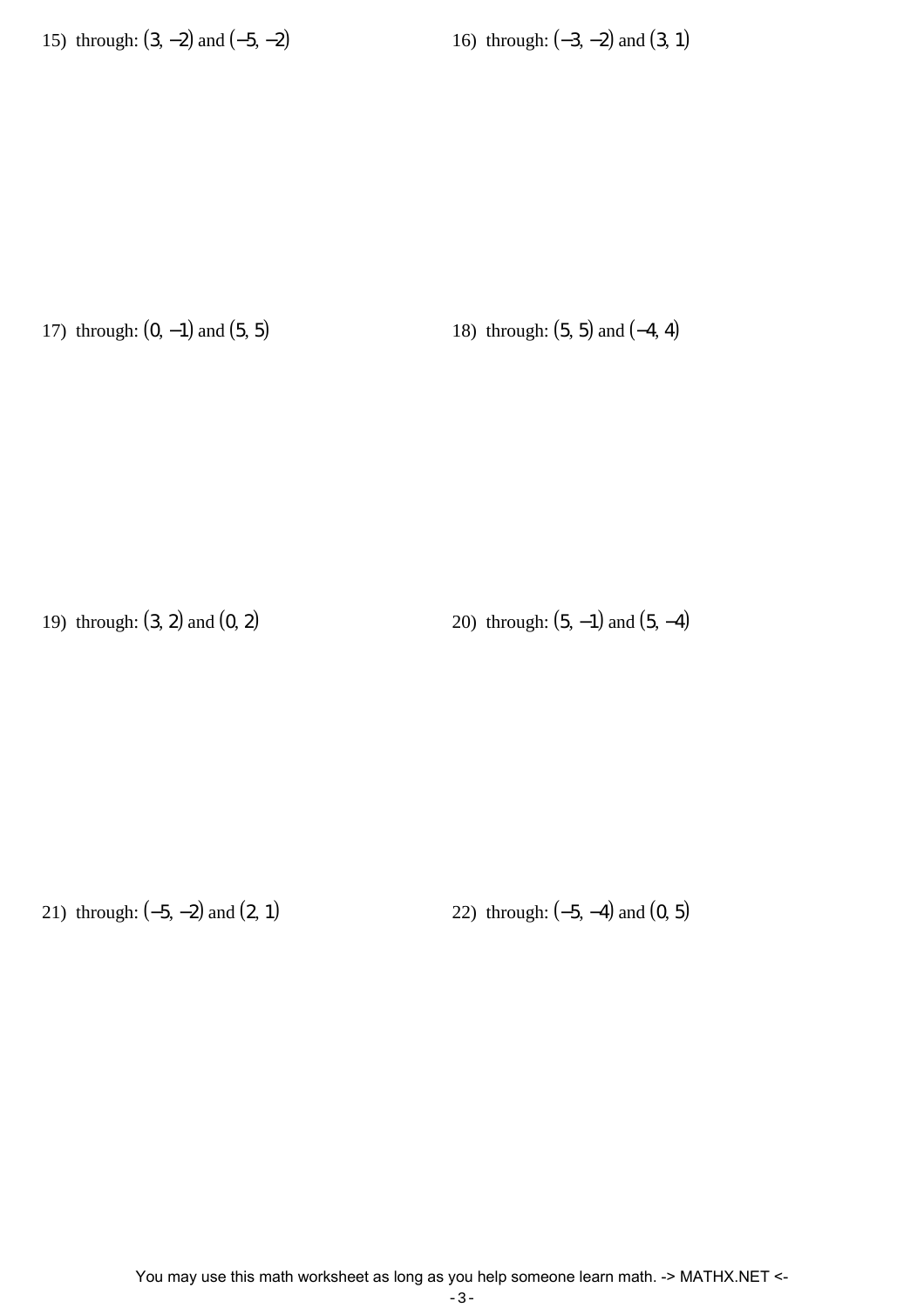23) through:  $(0, 5)$  and  $(1, 1)$  24) through:  $(3, -1)$  and  $(0, 3)$ 

25) through:  $(0, -4)$  and  $(3, -4)$  26) through:  $(0, -4)$  and  $(-4, 4)$ 

27) through: (−3, 4) and (0, −2) 28) through: (−4, 4) and (0, −5)

29) through:  $(-4, 0)$  and  $(2, 4)$  30) through:  $(5, -1)$  and  $(0, -2)$